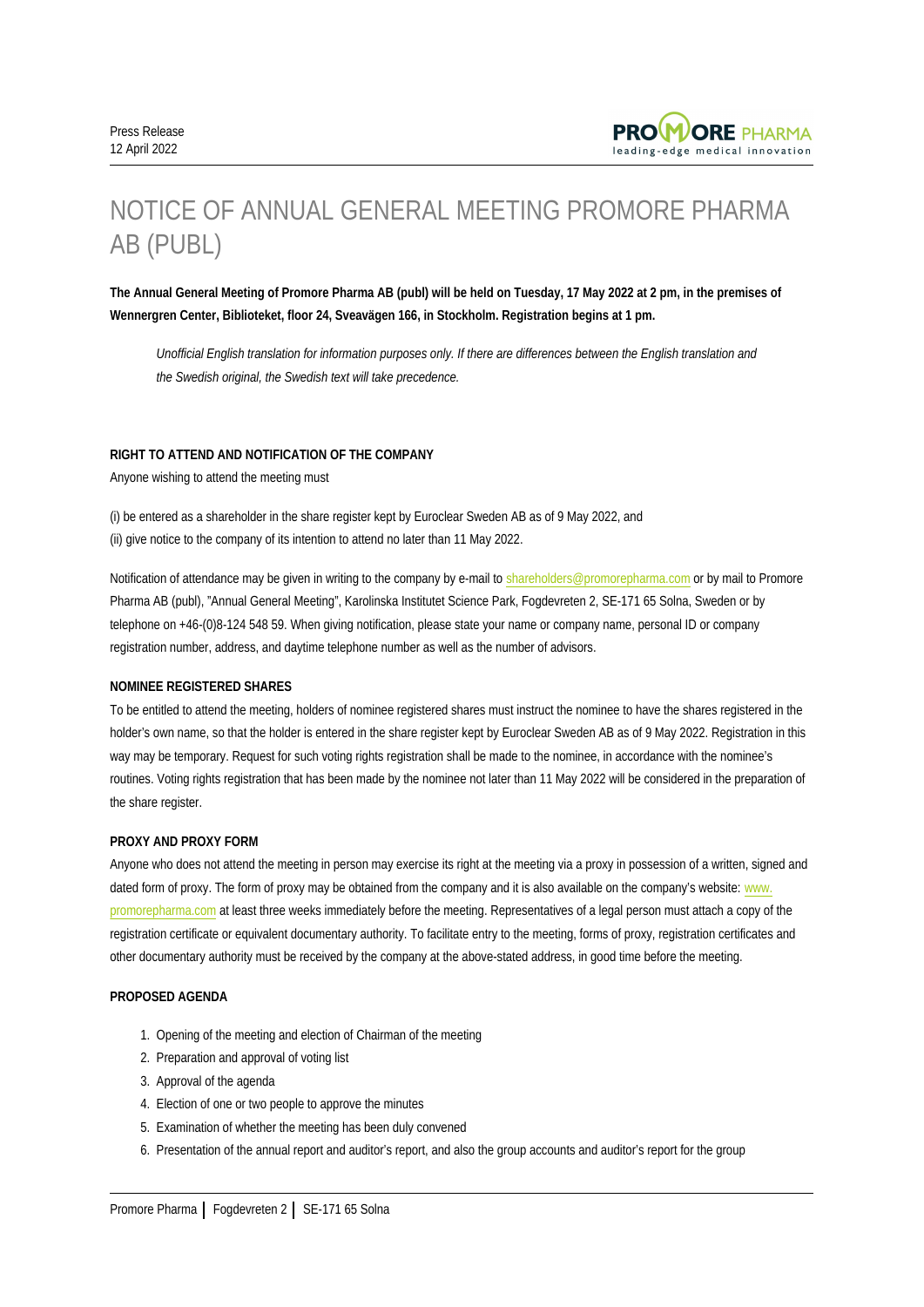

# 7. CEO's address

- 8. Decisions on:
	- a) adoption of the profit and loss account and balance sheet, and also the consolidated profit and loss account and consolidated balance sheet;
	- b) allocation of the company's loss in accordance with the adopted balance sheet and
	- c) discharge from liability towards the company for the directors and the CEO
- 9. Determination of the number of directors, alternate directors and auditor and alternate auditor
- 10. Determination of the fees for the directors and for the auditor
- 11. Election of directors, Chairman of the Board and auditor, and, when applicable, alternate directors and an alternate auditor
- 12. Decision on new performance targets in incentive program (LTI 2020)
- 13. Decision on authorisation to issue new shares, convertible instruments and warrants
- 14. Closure of the meeting

## **DECISIONS PROPOSED BY THE NOMINATION COMMITTEE**

The Nomination Committee for the AGM 2022 comprises the following members: Hans-Peter Ostler, representing "Konsortiet" (Chairman of the Nomination Committee), Henric Rahm, representing PharmaResearch Co. Ltd., David Sundin, representing Corespring New Technology AB and Göran Pettersson, Chairman of the Board in Promore Pharma AB (publ).

# **Election of Chairman of the meeting** (item 1)

The Nomination Committee proposes that Anders Björnsson, Advokaterna Liman & Partners, be elected to chair the meeting.

## **Determination of the number of directors, alternate directors and auditor and alternate auditor** (item 9)

The Nomination Committee proposes that the Board shall be composed of five directors, with no alternates, for the period until the next AGM. The Nomination Committee proposes that the company will have one auditor and no alternate.

## **Determination of the fees for the directors and for the auditor** (item 10)

The Nomination Committee proposes that the fees for the directors will be paid as follows. The Chairman of the Board will receive SEK 300,000 and the other directors will receive SEK 150,000 each.

Fees will be paid to the auditor in accordance on current accounts.

# **Election of directors, Chairman of the Board and auditor, and, when applicable, alternate directors and an alternate auditor** (item 11)

The Nomination Committee proposes re-election of Marianne Dicander Alexandersson, Hans-Peter Ostler, Göran Linder and Kerstin Valinder Strinnholm. The Nomination Committee proposes a new election of Candice Jung. It is proposed that Marianne Dicander Alexandersson be elected Chairman of the Board. Satyendra Kumar and Göran Pettersson have declined re-election.

Candice Jung was born in 1991 She holds a Ph.D. in Pharmacy from Northeastern University, Boston, USA. Candice Jung has previously held positions in marketing and business development at, amongst others, Johnson & Johnson and the South Korean pharmaceutical company Daewoong Pharmaceutical. She currently works as Head of the American Division of PharmaResearch Co. in Los Angeles. She holds no other board assignments.

Information regarding the proposed directors is available on the company's website: [www.promorepharma.com.](http://www.promorepharma.com/)

The Nomination Committee proposes that the registered audit company Finnhammars Revisionsbyrå AB be re-appointed auditor. Finnhammars Revisionsbyrå AB has given notice that if the Nomination Committee's proposal for auditor is adopted at the meeting Per-Olov Strand will be the person appointed to have main responsibility for the audit.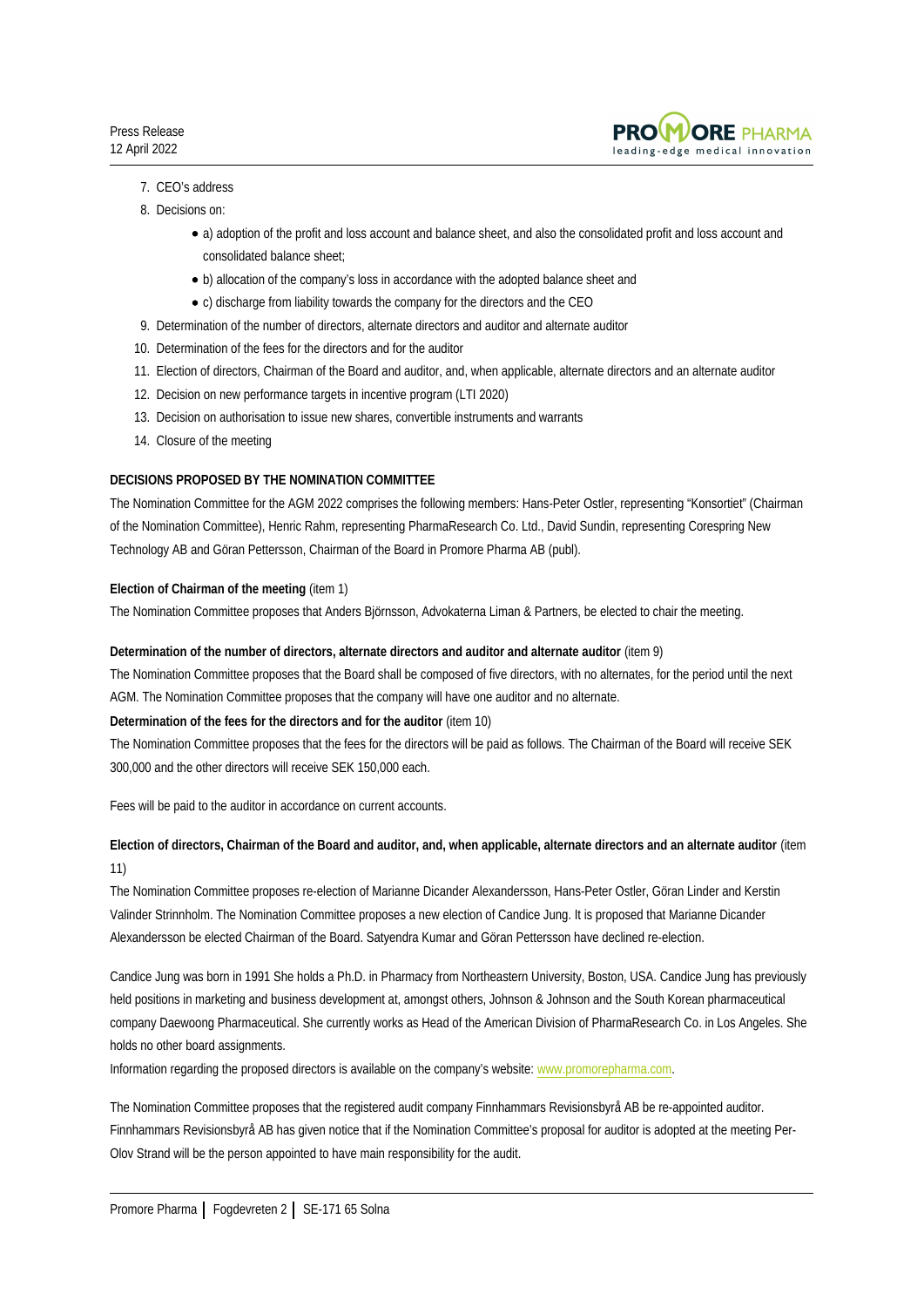

# **DECISIONS PROPOSED BY THE BOARD**

**Decision on the allocation of the company's loss in accordance with the adopted balance sheet** (item 8 b)

The Board proposes that no dividend shall be paid, and that the company's accumulated loss shall be carried forward.

# **Decision on new performance targets in incentive program (LTI 2020)** (item 12)

The Board proposes that the general meeting resolves to replace parts of the performance-based incentive program resolved by the annual general meeting on 26 May 2020, "**LTI 2020**", regarding three employees and contractors of the company, the "**Participants**", with respect to certain qualifying terms and conditions as set out below.

After the qualifying period of three years, the Participants will, free of charge, receive allotment of warrants in the company, provided that certain qualifying terms and conditions are met, "**Performance Share Rights**". The Participants will earn the right to exercise 25 percent of the Performance Share Rights allotted to the Participants for the fulfilment of each of four established performance targets based on the company achieving certain milestones, the "**Performance Targets**".

The Performance Targets established relating to PXL01 will be replaced with new Performance Targets. The new Performance Targets relating to PXL01 are attributable to the company's recruitment of patients to a clinical trial and the completion of the clinical trial.

Besides the proposed amendments as set out above, it is proposed that LTI 2020 and thereto adhering delivery and hedging measures shall continue to apply unaffected.

# **The Board's proposal for a resolution**

With reference to the above mentioned, the Board proposes that the general meeting resolves on new Performance Targets relating to PXL01 in LTI 2020.

## **Majority requirement**

For a decision in accordance with the Board's proposal on new Performance Targets to be valid, it must be supported by shareholders holding at least nine-tenths of the votes cast as well as of the shares represented at the general meeting.

## **Decision on authorisation to issue new shares, convertible instruments, and warrants** (item 13)

The Board proposes that the general meeting authorises the Board to, for the period to the next AGM and on one or several occasions, issue shares, convertibles and warrants as follows.

The Board will be authorised to decide on issues with or without pre-emption rights for the shareholders and/or with provisions of payment in kind, right of set-off and/or other conditions.

The basis for the determination of the subscription price when disapplying from the shareholders' pre-emption rights will be the share's, the convertible's or the warrant's market value at the time of the respective issue, taking into account rebates in accordance with the market conditions, when applicable.

The number of shares that the Board will be entitled to issue, the number of shares that convertibles may entitle to and the number of shares that may be subscribed for on account of warrants, will totally amount to no more than 12,142,787 new shares, corresponding to a dilution of approximately 20 per cent.

The reason behind the proposal and the possibility of disapplication from the shareholders' pre-emption rights, is to allow flexibility in acquisitions or capital raisings.